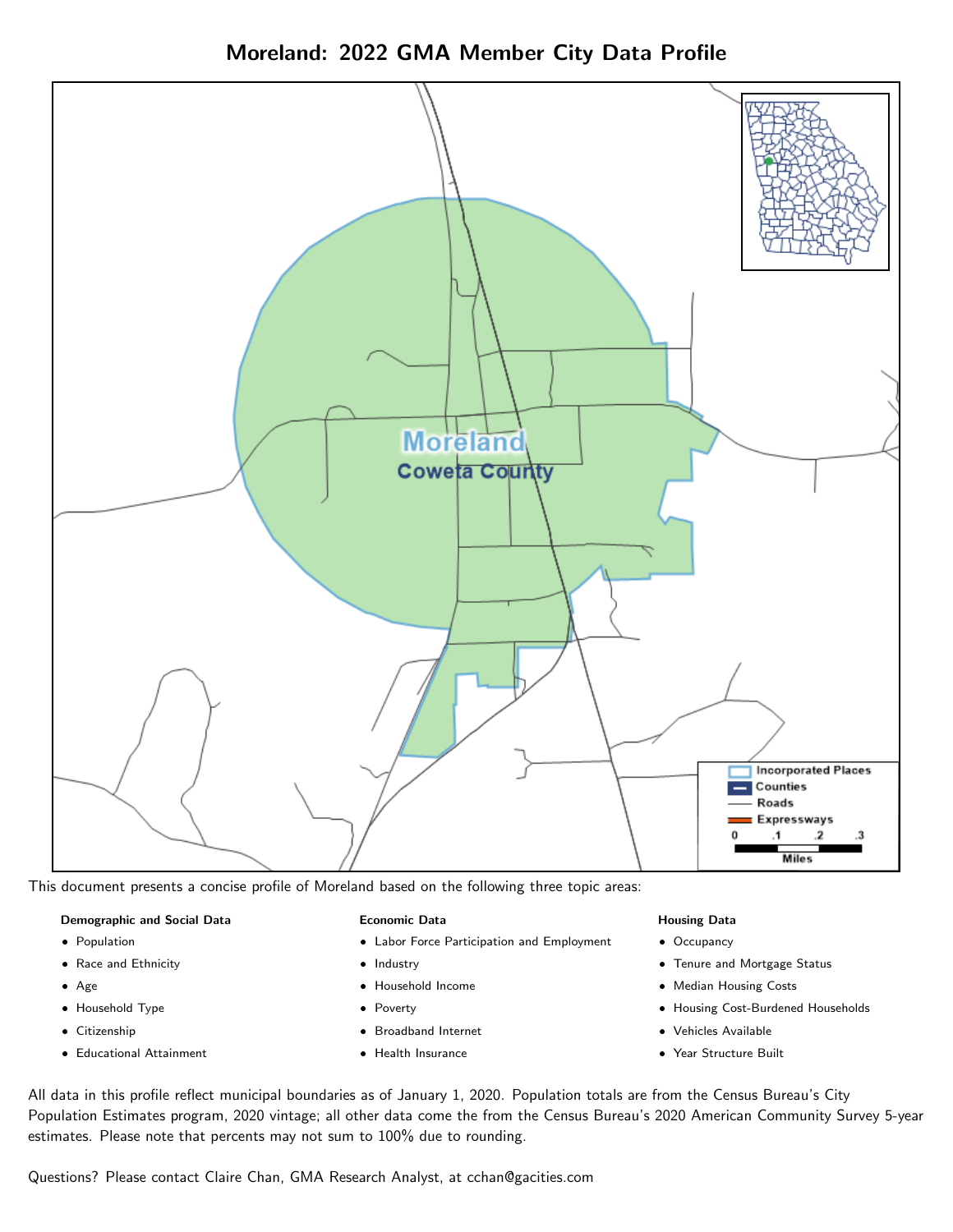# Moreland: Demographic and Social



Age



## **Citizenship**

| Native Born<br>100% |  |
|---------------------|--|

Race and Ethnicity



Source: U.S. Census Bureau, City Population Estimates, 2020 vintage Source: American Community Survey, 2020 5-year estimates, table B03002

## Household Type



Source: American Community Survey, 2020 5-year estimates, table B01001 Source: American Community Survey, 2020 5-year estimates, table B11001

### Educational Attainment



Source: American Community Survey, 2020 5-year estimates, table B05002 Source: American Community Survey, 2020 5-year estimates, table B15002

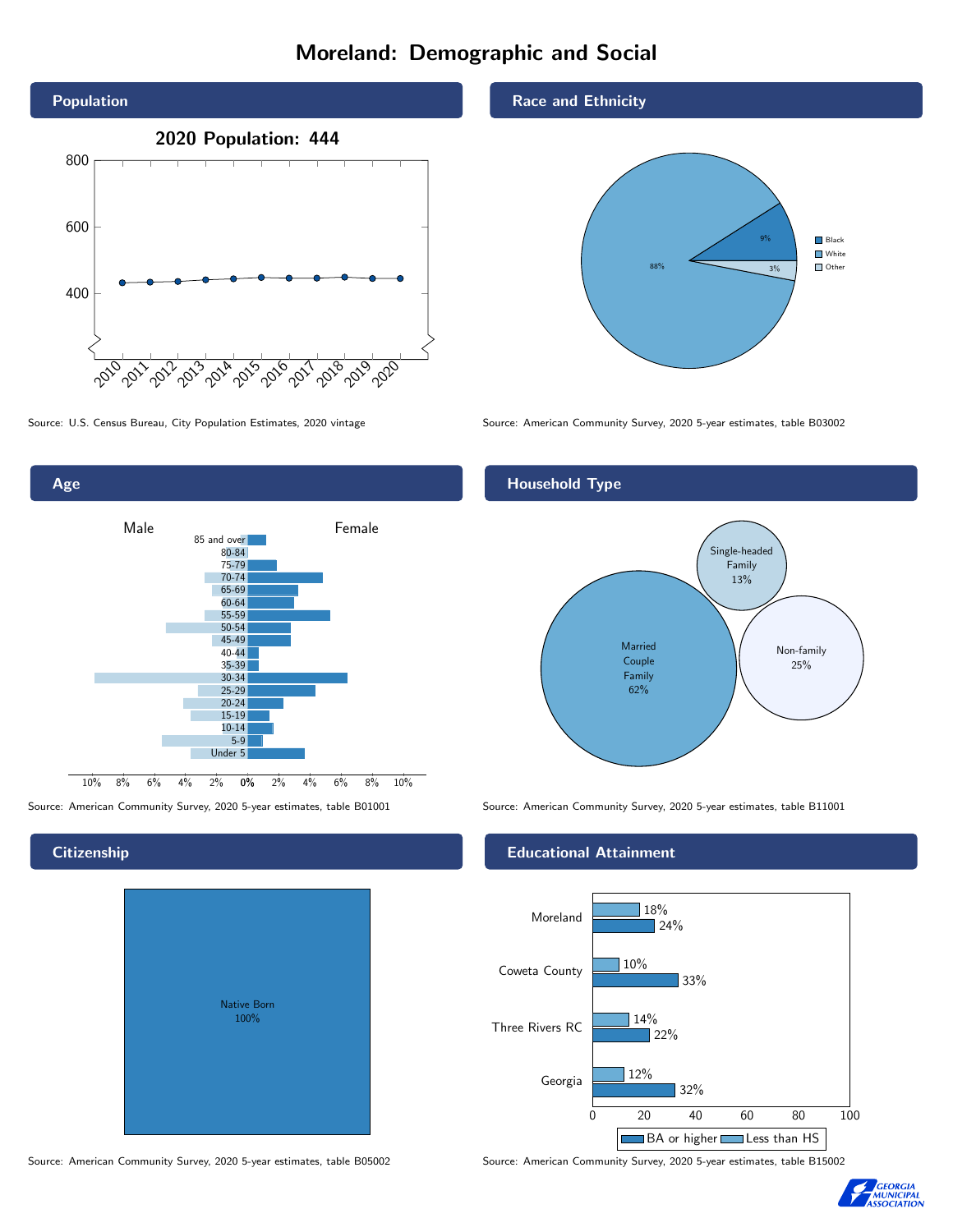# Moreland: Economic



Source: American Community Survey, 2020 5-year estimates, table B23001 Note: Unemployment rate is based upon the civilian labor force.



Source: American Community Survey, 2020 5-year estimates, tables B19013 and B19025 Source: American Community Survey, 2020 5-year estimates, table B17010



#### Industry

Poverty

| Agriculture, forestry, fishing and hunting, and mining      | $0\%$ |
|-------------------------------------------------------------|-------|
| Construction                                                | 2%    |
| Manufacturing                                               | 11%   |
| <b>Wholesale Trade</b>                                      | $0\%$ |
| Retail Trade                                                | 9%    |
| Transportation and warehousing, and utilities               | 21%   |
| Information                                                 | $0\%$ |
| Finance and insurance, real estate, rental, leasing         | 6%    |
| Professional, scientific, mgt, administrative, waste mgt    | 10%   |
| Educational services, and health care and social assistance | 24%   |
| Arts, entertainment, recreation, accommodation, food        |       |
| service                                                     |       |
| Other services, except public administration                | $4\%$ |
| Public administration                                       | $4\%$ |

Source: American Community Survey, 2020 5-year estimates, table C24030

## 0 20 40 60 80 100 Georgia Three Rivers RC Coweta County Moreland 14%  $15%$ 9% 7%  $\sqrt{20\%}$  $\sqrt{20\%}$  $12%$ 6%

Total Population Children

## **Health Insurance**



Source: American Community Survey, 2020 5-year estimates, table B28002 Source: American Community Survey, 2020 5-year estimates, table B18135